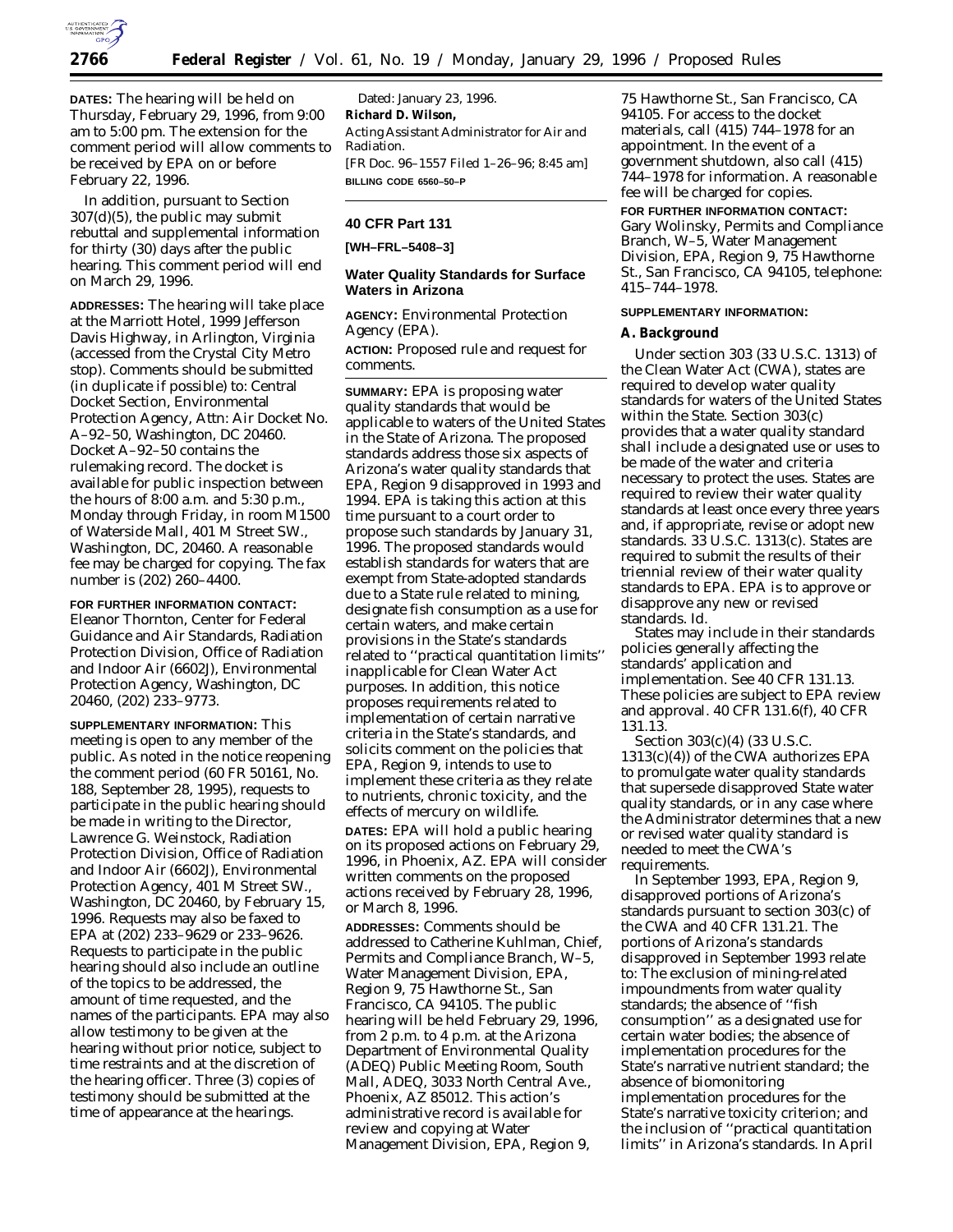1994, EPA, Region 9, also disapproved Arizona's lack of water quality criteria protective of wildlife for mercury.

Arizona is addressing the disapproved elements during the course of its current triennial review of its standards. The Arizona Department of Environmental Quality (ADEQ) has held public meetings and received public comment and, on December 29, 1995, published proposed revisions to its standards. See, 1 Ariz. Admin. Reg. 2811. ADEQ has indicated that it intends as part of its current rulemaking to revise the provision exempting mining impoundments. ADEQ has also indicated that it intends to revise its standards to add the fish consumption use to waters which Arizona has already designated as having the aquatic and wildlife (cold water fishery) or aquatic and wildlife (warm water fishery) uses. ADEQ has also indicated that it intends to delete its list of practical quantitation limits (PQLs) from its water quality standards regulations. Under ADEQ's anticipated timetable, revised water quality standards pursuant to the current triennial review will become effective no later than October 1996.

In addition, ADEQ completed a ''use attainability analysis'' (UAA) related to the fish consumption use for effluent dominated waters, and a UAA related to fish consumption and full body contact uses for ephemeral waters in the State. EPA, Region 9, approved those UAAs in November 1995.

ADEQ is participating, with EPA, Region 9, and the U.S. Fish and Wildlife Service, in the development of an interim approach to protect predatory wildlife from mercury until appropriate numeric criteria can be developed. Moreover, ADEQ intends to complete implementation procedures for the State's narrative toxic and nutrient criteria. ADEQ is developing its guidance document pertaining to the narrative nutrient standard. ADEQ has also committed to develop implementation procedures for its narrative toxic criterion. ADEQ expects to submit the final guidance document pertaining to its narrative criterion to EPA no later than December 1996.

Although Arizona has made progress in revising its standards, it has not yet completed its process for revising the portions of the State's standards to address EPA, Region 9's disapprovals in September 1993 and April 1994.

On November 1, 1995, the United States District Court for the District of Arizona ordered EPA, within 90 days, to prepare and publish proposed regulations setting forth revised or new water quality standards for those standards disapproved in September

1993 and April 1994. *Defenders of Wildlife* v. *Browner,* Docket No. Civ 93– 234 TUC ACM. Consistent with the Court's order, this **Federal Register** notice proposes standards related to the mining exclusion, fish consumption designated use, PQLs, and implementation policies and procedures as they relate to the disapproval. This notice also describes policies that EPA, Region 9, intends to use in order to implement State narrative criteria as they relate to toxicity, nutrients, and mercury. The Court's order also directs EPA to promulgate final water quality standards 90 days after proposal unless Arizona has adopted revised or new water quality standards which EPA determines are in accordance with the CWA.

Finally, it should be noted that EPA's longstanding practice in the water quality standards program is to remove any final federal rule after the State adopts appropriate rules which meet the CWA requirements and are approved by EPA. Thus, EPA strongly encourages the State to adopt appropriate standards so that EPA can remove any final rule adopted subsequent to this proposal.

#### **B. Proposed Standards**

#### *1. Mining Exclusion*

In September 1993, EPA, Region 9, disapproved the exclusion related to mining contained in the State's standards at Arizona Administrative Rules and Regulations, R18–11–103.2. That exclusion provides that Arizona's standards do not apply to:

''Man-made surface impoundments and associated ditches and conveyances used in the extraction, beneficiation and processing of metallic ores, including pregnant leach solution ponds, raffinate ponds, tailing impoundments, decant ponds, concentrate or tailing thickeners, blowdown water ponds, ponds and sumps in mine pits associated with dewatering activity, ponds holding water that has come into contact with process or product and that is being held for recycling, spill or upset catchment ponds or ponds used for on-site remediation provided that any discharge from any such surface impoundment to a navigable water is permitted under the National Pollutant Discharge Elimination System program.''

In its December 1995 notice, ADEQ proposed to delete R18–11–103 in its entirety, and proposed to revise R18– 11–102 to provide that Arizona's standards do not apply to:

''Man-made surface impoundments and associated ditches and conveyances used in the extraction, beneficiation and processing of metallic ores, including pits, pregnant leach solution ponds, raffinate ponds, tailing impoundments, decant ponds, concentrate or tailing thickeners, blowdown water ponds,

ponds and sumps in mine pits associated with dewatering activity, ponds holding water that has come in contact with process or product and that is being held for recycling, spill or upset catchment ponds, or ponds used for on-site remediation that are located on either lands that were not and are not surface waters or that are located on fast lands.''

Under the rules proposed by ADEQ in December 1995, the term ''fast lands'' means

''land that was once a surface water but no longer remains a surface water because it has been and remains legally converted to land by the discharge of dredged or fill material that: (1) Was authorized by a section 404 permit; (2) exempt from section 404 permit requirements; or (3) occurred before there was a section 404 permit requirement for the discharge of the dredged or fill material.''

See, proposed R18–11–101.24. Under section 303 of the CWA, States must adopt standards for waters of the United States within the State. States need not adopt standards for any water body which is not a water of the United States. EPA has defined waters of the United States to include, among other waters, rivers and streams the use, degradation, or destruction of which would affect or could affect interstate commerce; impoundments of such waters are also waters of the United States. See, 40 CFR 122.2.

While many of the mining impoundments which Arizona apparently intended to exclude from standards by R18–11–103.2 may not be waters of the United States, the rule's blanket exemption does not distinguish among water bodies based upon their status as waters of the United States, and therefore has the potential to exclude from standards a water body that is a water of the United States. For example, mining-related impoundments made by damming a natural stream or river would appear to be exempt from Arizona's standards under R18–11– 103.2 if any discharge from the impoundment is permitted under section 402 of the CWA or if the stream or river is fully dammed so that any release to a water of the United States is prevented.

In order to ensure that the standards governing waters of the United States in Arizona are consistent with the CWA, EPA is proposing to adopt standards for any waters of the United States not governed by State standards due to R18– 11–103.2. Under the rule proposed by EPA, if a water of the United States governed by R18–11–103.2 is an impoundment of a water of the United States, it would have the standards of the water body impounded. If a water of the United States governed by R18–11–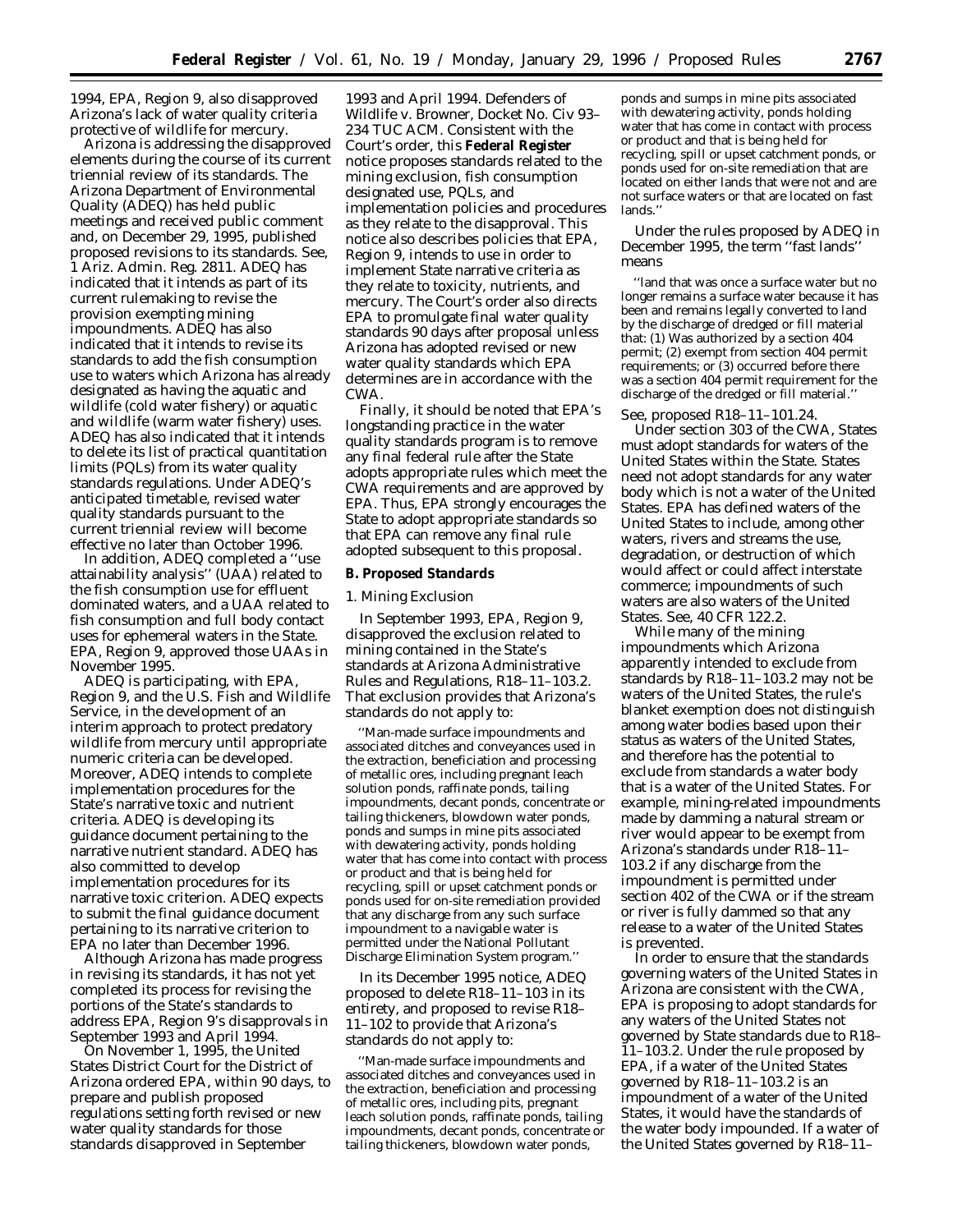103.2 is not such an impoundment, under the proposed rule it will have the standards of the waterbody to which it is a tributary. Under the proposed rule, only those water bodies which are waters of the United States will be governed by such standards. Water bodies described in R18–11–103.2 which are not waters of the United States are, of course, not subject to water quality standards under the CWA, including the standards that would be adopted in this rulemaking.

EPA is seeking comment on the Federal rule proposed in this notice. In particular, EPA is seeking comment identifying any cases in which a commenter believes that a water of the United States would have an inappropriate water quality standard if the proposed Federal rule is adopted. EPA is also seeking comment on the exclusion which Arizona has proposed in its December 29, 1995, notice.

#### *2. ''Fish Consumption'' Use*

Arizona has designated several uses for its waters, including uses defined as ''fish consumption,'' ''aquatic and wildlife (cold water fishery),'' ''aquatic and wildlife (effluent dominated water),'' ''aquatic and wildlife (ephemeral),'' and ''aquatic and wildlife (warm water fishery)''. See, R–18–11– 101, and Appendix B of Title 18, Chapter 11, Article 1, of Arizona Administrative Rules and Regulations.

In September 1993, EPA disapproved the lack of the ''fish consumption'' (FC) use for water bodies which Arizona designated as having an ''aquatic and wildlife'' use. For the standards to be approvable, EPA stated that the State must either revise its standards to include the FC use, or submit ''use attainability analyses'' (UAAs), for the subject waters. A UAA is a scientific assessment showing whether it is feasible to attain a particular use. See, 40 CFR 131.3(g) and 131.10(j).

ADEQ has completed UAAs showing that it need not designate the FC use for those effluent dominated or ephemeral waters which it has not already designated as having the FC use. EPA approved those UAAs in November 1995.

In December 1995, ADEQ proposed to revise its standards to add the FC use to waters within the State which have the ''aquatic and wildlife (cold water fishery)'' or ''aquatic and wildlife (warm water fishery)'' use. See, proposed R– 18–11–104 and Appendix B of Title 18, Chapter 11, Article 1, of Arizona Administrative Rules and Regulations. However, ADEQ has not completed that revision to its regulations.

Section 101(a)(2) (33 U.S.C.  $1251(a)(2)$ ) of the CWA establishes water quality goals for the nation, including a goal of water quality which provides for the protection and propagation of fish and wildlife and provides for recreation in and on the water by 1983. EPA's rules regarding the establishment of water quality standards confirm that such standards should, whenever attainable, provide water quality which satisfies the section  $101(a)(2)$  goal. See, e.g., 40 CFR 131.2, 131.3(i), 131.6, and 131.20(a). In addition, whenever a State has designated uses that do not include the uses specified in section  $101(a)(2)$ , the State must conduct a UAA. 40 CFR 131.10(j). Section 101(a)(2) states that water quality should provide for the protection of fish, and EPA has implemented this provision in the past by seeking to ensure that such fish are suitable for human consumption. See, e.g., 40 CFR 131.36 (containing toxics criteria for those states not complying with section  $303(c)(2)(B)$  of the CWA). Accordingly, EPA is proposing to designate the fish consumption use for those waters in Arizona having an ''aquatic and wildlife'' use, in those cases where the requirements for completing a UAA have not been met.

The proposed Federal rule would add the FC use to 100 stream segments or other water bodies. The affected stream segments and water bodies are listed in proposed section 131.31(c). Each of the affected waters has already been designated by Arizona as having the ''aquatic and wildlife (cold water fishery)'' or ''aquatic and wildlife (warm water fishery)'' use. EPA believes that only six NPDES permits allow discharges to the affected waters, and that none of those permits would have to be modified at this time to assure the FC use is met.

EPA is seeking comment on the proposed addition of the FC use to the waters described.

### *3. Practical Quantitation Limits*

Arizona prescribed practical quantitation limits (PQLs) in the regulations establishing its water quality standards. See, R18–11–120, and Appendix C of Title 18, Chapter 11, Article 1, of Arizona Administrative Rules and Regulations. Arizona's regulations define ''practical quantitation limit'' as the ''lowest level of quantitative measurement that can be reliably achieved during routine laboratory operations.'' (R18–11– 101.37.) In September 1993, EPA, Region 9, disapproved Arizona's inclusion of the PQLs in its regulations. EPA, Region 9, stated that, in order for the standards to be approvable under

section 303(c), they must protect the designated uses and must not be compromised by constraints related to analytical methods. EPA, Region 9, further stated that Arizona may choose to include the PQLs in a policy or guidance document separate from the standards regulations.

Inclusion of specific numeric PQLs in water quality standards is inappropriate because the criteria must be set at levels protective of the designated uses. See section 303(c)(2)(A). While constraints in the ability of analytical methods to detect pollutants below certain levels may be an appropriate factor in assessing compliance of a particular discharger with water quality-based effluent limitations, the inclusion of pollutant-specific numeric PQLs in the water quality standards themselves has the potential to compromise the criteria adopted by the State in its standards.

In December 1995, ADEQ proposed deleting the PQLs now prescribed in Appendix C from its regulations and adopting the PQLs in a guidance document. See, proposed R18–11–120. ADEQ has not completed its proposed rulemaking, nor has it completed its procedures for adopting the PQLs in the form of guidance.

EPA is proposing to adopt a provision in this federal rule that would modify the purpose of the PQLs prescribed in Arizona's water quality standards regulations, but this provision would not otherwise modify Arizona's water quality standards regulations as they relate to derivation of water quality criteria. Under the proposed Federal rule, the practical quantitation limits in Appendix C would not be water quality standards for the purposes of the CWA. EPA is seeking comment on the proposal.

#### **C. Implementation Policies**

Certain of the disapproved elements of Arizona's standards relate to procedures for implementing the state's narrative water quality criteria contained in R18–11–108. EPA has proposed two water quality standard provisions that would require the identification of appropriate procedures and methods for interpreting and implementing the state's narrative criteria with respect to toxicity and nutrients, and the implementation of a monitoring program related to mercury, in order to implement the requirements of R18–11–108. See proposed sections 131.31 (e) and (f). As EPA explained in its disapproval actions, such policies and procedures may be contained either in water quality standards regulations themselves, or may be included in a standards submission as policy or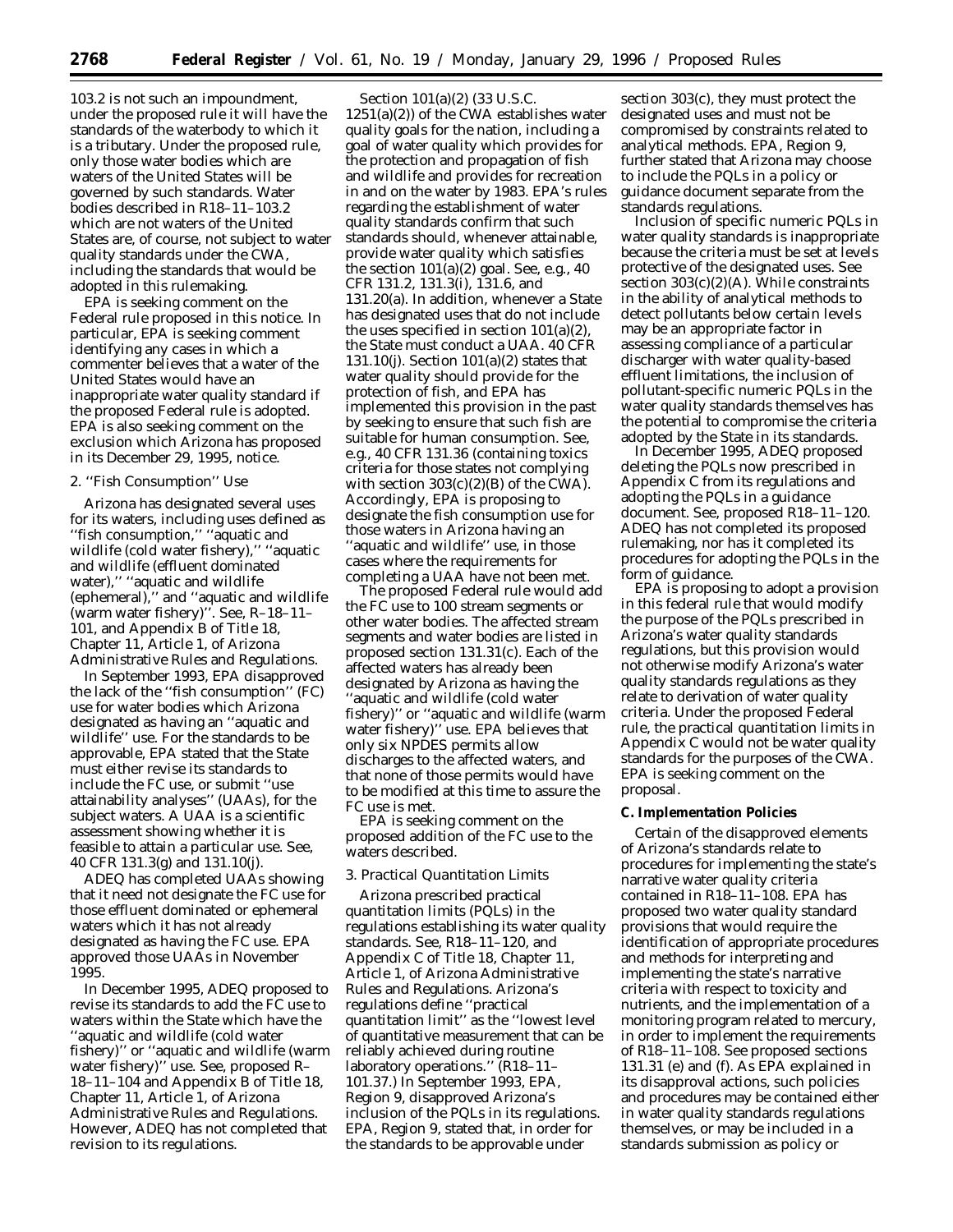guidance documents. EPA's position is that there are advantages to detailing such implementation procedures in the form of guidance rather than regulation, since guidance leaves the implementing agency flexibility in addressing the multitude of conditions and circumstances that can arise in implementation of the criteria. Guidance can also be revised more readily in response to advances in our understanding of these issues. Therefore, in addition to proposing the language contained in sections 131.31 (e) and (f), EPA is soliciting public comment on guidance documents EPA intends to use in carrying out this provision. The particulars of these proposals are discussed below.

EPA is proposing the language in sections 131.31(e) and (f) in compliance with section 303(c)(4) of the CWA and the District Court's order in *Defenders of Wildlife.* However, as stated in EPA's disapprovals, EPA does not believe that it is necessary that the State itself adopt regulatory provisions addressing these implementation issues. Therefore, should the State adopt acceptable policies and procedures prior to promulgation of a final rule by EPA, the Agency would not include the regulatory provisions in the final rule.

## *1. Implementation Policy for Narrative Nutrient Criteria*

In September 1993, EPA disapproved the lack of implementation procedures for Arizona's narrative nutrient criteria. Arizona's narrative nutrient criteria provides that navigable waters shall be free from pollutants in amounts or combinations that cause the growth of algae or aquatic plants that inhibit or prohibit the habitation, growth or propagation of other aquatic life or that impair recreational uses. See, R18–11– 108.A.6. At the time of the disapproval, Arizona had not adopted an implementation process for its narrative criteria. EPA noted at the time of the disapproval that Arizona had not shown that its narrative criteria provided protection substantially equivalent to that provided by numeric criteria related to nutrients that EPA had adopted for various waters in Arizona. See, 40 CFR 131.31.

EPA is proposing section 131.31(e) to address this deficiency in the State's standards and is soliciting comment regarding use of a policy to guide the Region's implementation of Arizona's narrative nutrient criteria set forth in ''EPA, Region 9, Policy for the Implementation of Arizona's Narrative Nutrient Criteria.'' Region 9's policy as set forth in that document is a general statement of policy, intended to guide

the Region's implementation of its activities related to the narrative nutrient criteria, particularly the development of permit conditions in Section 402 NPDES permits to ensure the narrative criteria are met.

The document which EPA, Region 9, intends to use as its implementation policy for the narrative nutrient criteria is available for review and copying at Water Management Division, EPA, Region 9, 75 Hawthorne St., San Francisco, CA 94105. Copies of the document may be obtained by contacting Gary Wolinsky at the address noted above. EPA, Region 9, is seeking comment on the policy.

## *2. Implementation Policy for Narrative Toxicity Criterion*

In September 1993, EPA, Region 9, disapproved the lack of implementation procedures for Arizona's narrative toxicity criterion. Arizona's narrative toxicity criterion provides that navigable waters shall be free from pollutants in amounts or combinations that are toxic to humans, animals, plants and other organisms. See, R18–11– 108.A.5. At the time of the disapproval, Arizona had not adopted implementation procedures for toxicity. EPA, Region 9, believed that, without procedures or a policy governing toxicity, the narrative criterion may not fully protect Arizona's designated uses.

EPA is proposing section 131.31(e) to address this deficiency in the State's standards and is soliciting comment regarding EPA's intent to utilize a biomonitoring implementation policy for Arizona's narrative criterion as it relates to chronic toxicity. The policy is set forth in ''EPA, Region 9, Policy on Using Biomonitoring to Implement Arizona's Narrative Toxicity Criterion''. Region 9's policy as set forth in that document is not a rule, but a general statement of policy to guide the Region's implementation of its activities related to the narrative toxicity criterion, particularly the Section 402 NPDES permit program and development of permit conditions to ensure the narrative criterion is met.

The document which EPA, Region 9, intends to use as its biomonitoring implementation policy for Arizona's narrative criterion as it relates to chronic toxicity is available for review and copying at Environmental Protection Agency, Region 9, Water Management Division, 75 Hawthorne St., San Francisco, CA 94105. Copies of the document may be obtained by contacting Gary Wolinsky at the address noted above. EPA, Region 9, is seeking comment on the policy.

## *3. Water Quality Criteria Protective of Wildlife for Mercury*

Arizona has established numeric criteria for mercury for ''aquatic and wildlife,'' ''fish consumption,'' ''domestic water source'' and other uses designated for its waters. See, Appendix A of Title 18, Chapter 11, Article 1, of Arizona Administrative Rules and Regulations. As part of its consultation with EPA regarding Arizona's water quality standards pursuant to the Endangered Species Act, the U.S Fish and Wildlife Service (FWS) determined that Arizona's mercury criteria for protection of aquatic and wildlife uses were developed without consideration of bioaccumulative effects for predatory wildlife, and the FWS identified the adoption of mercury criteria protective of wildlife as a means to remove jeopardy to endangered species in the context of the Endangered Species Act.

Based upon FWS's determinations, EPA, Region 9, in April 1994 disapproved Arizona's lack of water quality criteria protective of wildlife for mercury.

While the FWS identified the adoption of a mercury criterion protective of wildlife as a reasonable and prudent alternative to avoid jeopardizing endangered and threatened wildlife species, further discussions between EPA, ADEQ, Arizona Game and Fish Department, and the FWS have led to the development of an alternative program to address the problem of mercury's impacts on endangered species. At present, there is inadequate information regarding mercury's impacts on wildlife in Arizona for EPA to develop a scientifically sound wildlife criterion for this pollutant. For this reason, EPA, the State and FWS worked to develop an alternative program for addressing potential problems associated with the impacts of mercury on wildlife. EPA intends the program will help ensure that existing protection for wildlife contained in the State's narrative criterion for toxicity will be properly implemented.

EPA is therefore proposing section 131.31(f) to address this deficiency in the State's standards, and is soliciting comment upon EPA's intent to implement a monitoring and source identification program to ensure that the requirements of this provision are met. The program is described in ''EPA, Region 9, Monitoring and Source Identification Program for Mercury to Assess Attainment of Arizona's Narrative Toxic Criterion.'' One of the program's objectives is to assess the magnitude and extent of mercury bioaccumulation in the prey base of the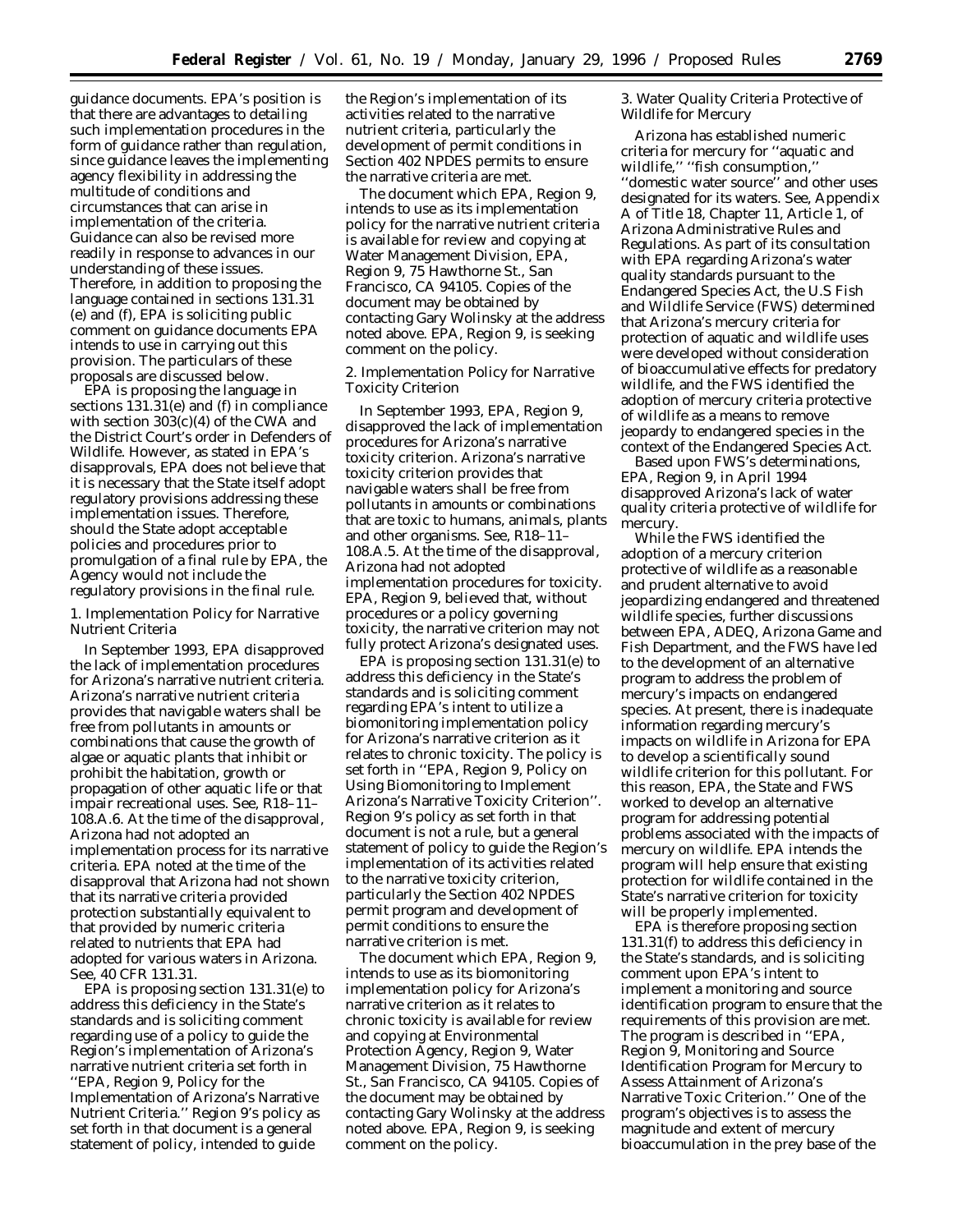bald eagle in Arizona. Under the program, EPA, ADEQ, the Arizona Game and Fish Department, and FWS will conduct a tissue monitoring program to evaluate the threat posed by mercury to bald eagles nesting along watercourses in Arizona. A concurrent monitoring program of the International Boundary Water Commission in the lower Colorado River basin will assess the bioaccumulation of mercury in the prey base of the brown pelican and the Yuma clapper rail. The program is not designed to immediately develop a specific mercury water quality criterion for the protection of wildlife. It instead is designed to identify water bodies where the bioaccumulation of mercury may affect endangered species, to guide the development of more extensive sampling programs to identify and quantify the contribution of mercury sources in watersheds where mercury is found to be bioaccumulating in aquatic prey species, and to guide the development of controls for such sources including, where appropriate, the adoption of site-specific water quality criteria.

EPA believes that Arizona's narrative criterion for toxicity contained in section R18–11–108.A, as supplemented by proposed section 131.31(f) and the program described above, are the most reasonable approach at this time for protecting the designated uses, including use of Arizona water by listed threatened and endangered wildlife species. EPA is currently engaged in consultation with the FWS regarding this approach. The Service has indicated its overall approval of this approach to dealing with the problem of mercury as it relates to the protection of wildlife. On January 17, 1996, the Service in a letter to EPA, Region 9, revised its determination which initially identified adoption of a mercury criteria as a reasonable and prudent alternative for removing jeopardy to endangered species.

EPA will consider comment upon the program, for the purpose of determining whether modifications to the program are warranted. The program description is available for review and copying at Water Management Division, EPA, Region 9, 75 Hawthorne St., San Francisco, CA 94105. Copies of the documents may be obtained by contacting Gary Wolinsky at the address noted above.

## **C. Endangered Species Act**

Pursuant to section 7 of the Endangered Species Act (16 U.S.C. 1656 et seq.), federal agencies must assure that their actions are unlikely to jeopardize the continued existence of

listed threatened or endangered species or adversely affect designated critical habitat of such species. Today's proposal would establish standards for waters which are presently unprotected by State-adopted standards due to the State's mining exclusion, would add the fish consumption use to various waters which presently do not have the protection afforded by that designation, and would remove the potential restriction on the protectiveness of the standards presented by the PQLs in the standards regulations. Today's action also provides protection for endangered and threatened species by seeking comment designed to improve the policies which EPA, Region 9, intends to use to guide its implementation of the State's nutrient- and toxicity-related criteria.

EPA has initiated section 7 consultation under the Endangered Species Act with the FWS regarding this rulemaking, and requested concurrence from the FWS that this action is unlikely to adversely affect threatened or endangered species. On January 17, 1996, the FWS in a letter to EPA, Region 9 agreed that various elements of EPA's proposal will improve the water quality standards program in Arizona and are not likely to adversely affect listed species nor result in the destruction or adverse modification of critical habitat.

### **D. Executive Order 12866**

Under Executive Order 12866 (58 FR 51735, October 4, 1993) the Agency must determine whether the regulatory action is ''significant'' and therefore subject to Office of Management and Budget (OMB) review and the requirements of the Executive Order. The Order defines ''significant regulatory action" as one that is likely to result in a rule that may:

(1) Have an annual effect on the economy of \$100 million or more or adversely affect in a material way the economy, a sector of the economy, productivity, competition, jobs, the environment, public health or safety, of State, local, or tribal governments or communities;

(2) Create a serious inconsistency or otherwise interfere with an action taken or planned by another agency;

(3) Materially alter the budgetary impact of entitlements, grants, user fees, or loan programs of the rights and obligations of recipients thereof; or

(4) Raise novel legal or policy issues arising out of legal mandates, the President's priorities, or the principles set forth in the Executive Order.

Because the annualized cost of this proposed rule would be significantly less than \$100 million and would meet none of the other criteria specified in the Executive Order, it has been determined that this rule is not a ''significant regulatory action'' under the terms of Executive Order 12866.

### **E. Executive Order 12875, Enhancing the Intergovernmental Partnership**

In compliance with Executive Order 12875 EPA has involved state, local, and tribal governments in the development of this rule. EPA, Region 9, consulted with ADEQ through conference calls, meetings and review of draft and final documents. In addition, EPA held a meeting on December 14, 1995, in Phoenix, AZ, with members of the potentially affected public including municipalities, industries and environmental groups, to discuss the proposed action. EPA has scheduled a public hearing on the proposed action for February 29, 1996.

### **F. Regulatory Flexibility Act**

The Regulatory Flexibility Act (5 U.S.C. 601 et seq.) requires EPA to assess whether its regulations create a disproportionate effect on small entities. Among its provisions, the Act directs EPA to prepare and publish an initial regulatory flexibility analysis (IRFA) for any proposed rule which may have a significant impact on a substantial number of small entities. For purposes of this proposed rulemaking, small entities are small dischargers, whether industrial or municipal.

The Agency concludes that this proposed rule would not have a significant impact on a substantial number of small entities. This proposed rule is limited to waters within Arizona and would not substantially impact the terms and conditions that dischargers would need to meet to comply with water quality standards. The requirements affect monitoring requirements that most likely will be included in future renewals of National Pollutant Discharge Elimination System (NPDES) permits and in new NPDES permits. There may be treatment process changes required in individual cases where the pollutant specific monitoring requirements identify non-compliance. EPA expects these process changes to be rare.

# **G. Unfunded Mandates Reform Act**

Title II of the Unfunded Mandates Reform Act of 1995 (UMRA), Public Law 104–4, establishes requirements for Federal agencies to assess the effects of their regulatory actions on State, local, and tribal governments and the private sector. Under section 202 of the UMRA, EPA generally must prepare a written statement, including a cost-benefit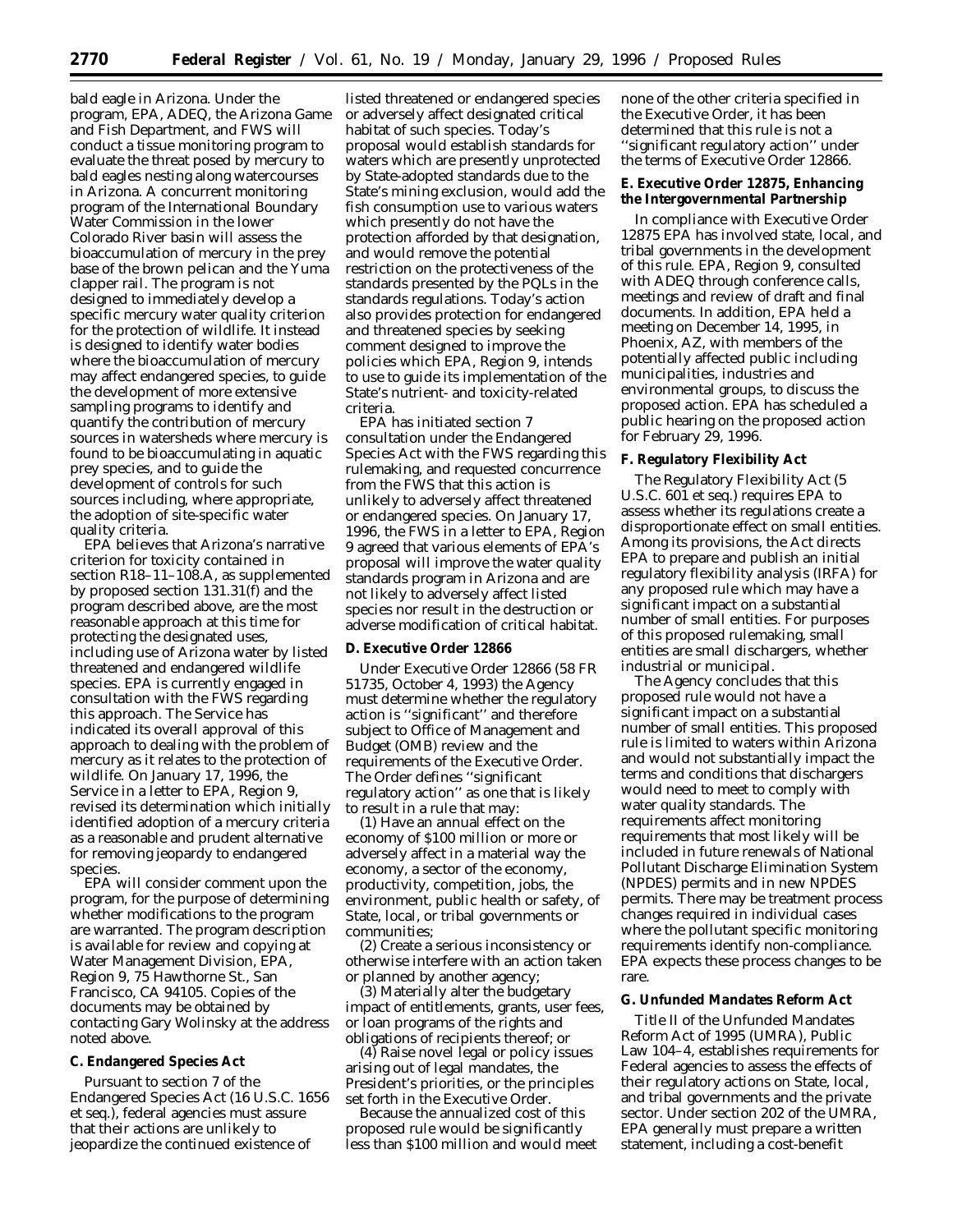analysis, for proposed and final rules with ''Federal mandates'' that may result in expenditures to State, local and tribal governments, in the aggregate, or to the private sector, of \$100 million or more in any one year. Before promulgating an EPA rule for which a written statement is needed, section 205 of the UMRA generally requires EPA to identify and consider a reasonable number of regulatory alternatives and adopt the least costly, most costeffective or least burdensome alternative that achieves the objectives of the rule. The provisions of section 205 do not apply when they are inconsistent with applicable law. Moreover, section 205 allows EPA to adopt an alternative other than the least costly, most cost-effective or least burdensome alternative if the Administrator publishes with the final rule an explanation why that alternative was not adopted.

Under section 204 of the UMRA, EPA generally must develop a process to permit elected officials of State, local and tribal governments (or their designated employees with authority to act on their behalf) to provide meaningful and timely input in the development of regulatory proposals containing significant Federal intergovernmental mandates. These consultation requirements build on those of Executive Order 12875 (''Enhancing the Intergovernmental Partnership'').

Before EPA establishes any regulatory requirements that may significantly or uniquely affect small governments, including tribal governments, it must have developed under section 203 of the UMRA a small government agency plan. The plan must provide for notifying potentially affected small governments, enabling officials of small governments to have meaningful and timely input in the development of EPA regulatory proposals with significant Federal intergovernmental mandates, and informing, educating, and advising small governments on compliance with the regulatory requirements.

EPA has determined that this rule does not contain a Federal mandate that may result in expenditures of \$100 million or more for State, local, and tribal governments, in the aggregate, or the private sector in any one year. Thus, today's rule is not subject to the requirements of sections 202 and 205 of the UMRA.

EPA has determined that this rule contains no regulatory requirements that might significantly or uniquely affect small governments.

**F. Paperwork Reduction Act**

This proposed action requires no information collection activities subject to the Paperwork Reduction Act, and therefore no information collection requirement (ICR) will be submitted to the Office of Management and Budget (OMB) for review in compliance with the Paperwork Reduction Act, 44 U.S.C. 3501 *et seq.* It should be noted that the monitoring program required in proposed Section 131.31(f) is not intended to impose additional reporting or recordkeeping burden on the State.

**List of Subjects in 40 CFR Part 131**

Environmental protection, Water pollution control, Water quality standards, Toxic pollutants.

Dated: January 23, 1996.

**Carol M. Browner,**

*Administrator.*

For the reasons set out in the preamble, part 131 of title 40 of the Code of Federal Regulations is proposed to be amended as follows:

# **PART 131—WATER QUALITY STANDARDS**

1. The authority citation for part 131 continues to read as follows:

**Authority:** 33 U.S.C. 1251 *et seq.*

#### **Subpart D—[Amended]**

2. Section 131.31 is amended by adding paragraphs (b), (c), (d), (e), and (f) to read as follows:

#### **§ 131.31 Arizona.**

\* \* \* \* \* (b) A water of the United States to which State adopted standards are not applicable by operation of R18–11– 103.2 is subject to the water quality standards of the water of the United States from which it is impounded or, if not impounded from a water of the United States, the water quality standards of the water of the United States to which it is a tributary.

(c) The following waters have, in addition to the uses designated by the State, the designated use of fish consumption as defined in R18–11–101: COLORADO MAIN STEM RIVER

- BASIN: Hualapai Wash, Jacob Lake, Lonetree Canyon Creek, Peeple's Canyon Creek, Red Canyon Creek, Sawmill Wash, Warm Springs Creek
- LITTLE COLORADO RIVER BASIN: Boot Lake, Camillo Tank, Chilson Tank, Cow Lake, Crisis Lake (Snake Tank #2), Daves Tank, Deep Tank, Horse Lake, Long Lake—upper, Mud Lake, Pine Tank, Potato Lake, Puerco River, Quarter Circle Bar Tank, Rogers

Reservoir, Sponseller Lake, Vail Lake, Zuni River

- MIDDLE GILA RIVER BASIN: Aqua Fria River (Camelback Road to Avondale WWTP), Antelope Creek, Beehive Tank, Black Canyon Creek, Centennial Wash Ponds, Galena Gulch, Gila River (Felix Road to the Salt River), Gila River (Painted Rock Dam to the Colorado River), Hassayampa Lake, Hit Tank, Lynx Creek, Painted Rock Lake, Perry Mesa Tank, Queen Creek (Headwaters to the Superior WWTP), Queen Creek (Below Potts Canyon), Turkey Creek
- RED LAKE BASIN: Red Lake
- RIO MAGDALENA BASIN: Holden Canyon Creek, Sycamore Canyon Creek
- RIO YAQUI BASIN: Abbot Canyon, Blackwater Draw, Buck Canyon, Dixie Canyon
- Dry Canyon, Gadwell Canyon, Glance Creek, Gold Gulch, Johnson Canyon, Mexican Canyon, Mule Gulch (Headwaters to Bisbee WWTP), Soto Canyon
- SALT RIVER BASIN: Coon Creek, Gold Creek, Salt River (I–10 bridge to the 23rd Avenue WWTP)
- SAN PEDRO RIVER BASIN: Buehman Canyon Creek, Copper Creek, Garden Canyon Creek, San Pedro River (Redington to the Gila River), Turkey Creek
- SANTA CRUZ RIVER BASIN: Agua Caliente Wash, Arivaca Creek, Bog Hole Tank, Cienega Creek (Headwaters to I–10), Cienega Creek (Below Del Lago dam), Davidson Canyon (I–10 to Cienega Creek), Empire Gulch (Below Empire Ranch Spring), Gardner Canyon Creek, Harshaw Wash, Huachuca Tank, Nogales Wash, Santa Cruz River (International Boundary to Nogales WWTP), Soldier Lake, Sonoita Creek (Above the town of Patagonia), Tanque Verde Creek, Tinaja Wash, Williams Ranch Tanks
- UPPER GILA RIVER BASIN: Apache Creek, Bitter Creek, Chase Creek, Evans Pond, Markham Creek, Pigeon Creek, San Simon River
- VERDE RIVER BASIN: Aspen Creek, Barrata Tank, Bitter Creek (Headwaters to the Jerome WWTP), Bitter Creek (Below 2.5 km downstream of the Jerome WWTP), Fossil Springs, Foxboro Lake, Granite Creek, Horse Park Tank, Meath Dam Tank, Willow Valley Lake
- WILLCOX PLAYA: High Creek, Willcox Playa

(d) Appendix C (entitled ''Practical Quantitation Limits (PQLs)) of Title 18, Chapter 11, Article 1, of Arizona Administrative Rules and Regulations